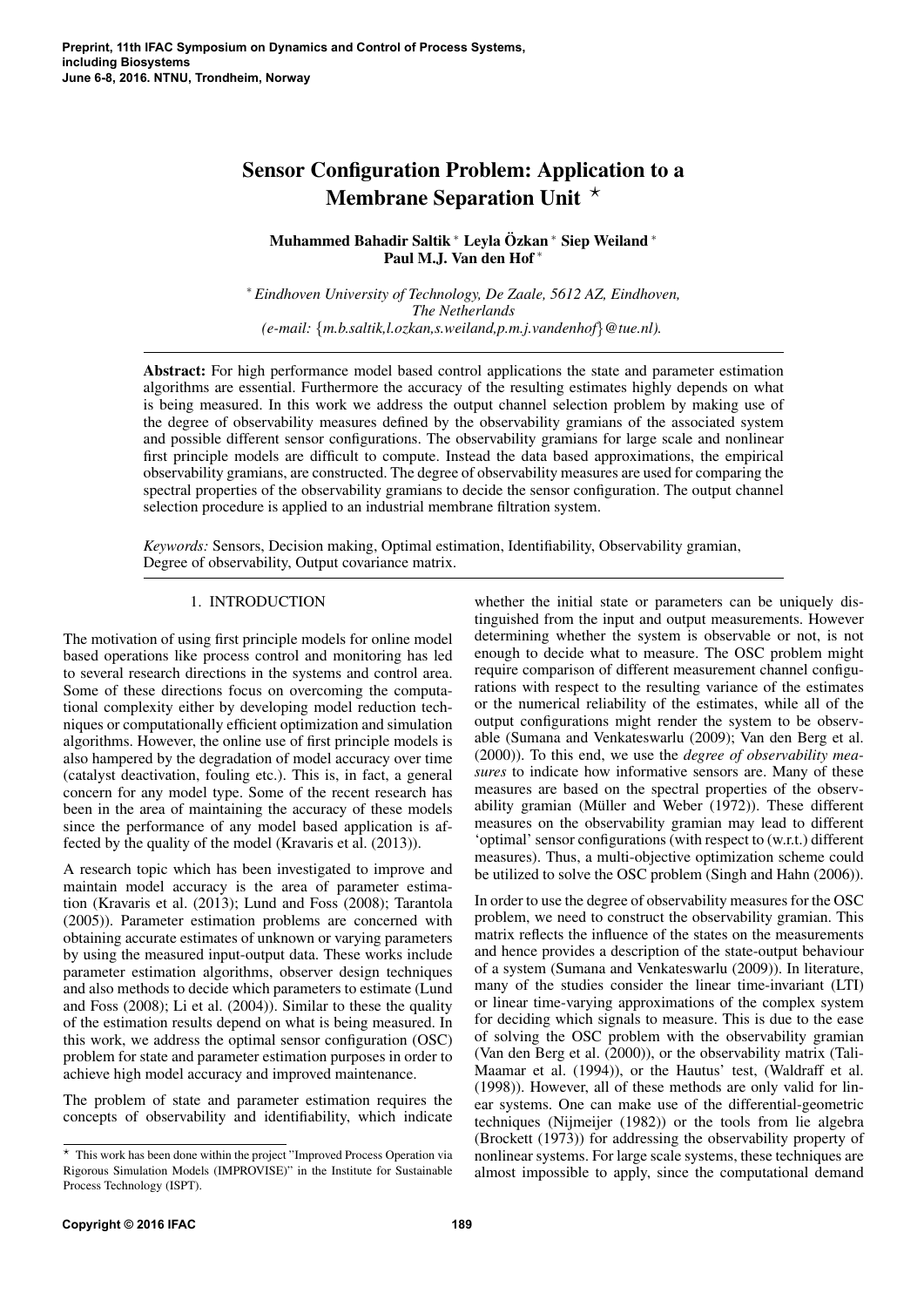required to solve the problem is tremendous (Scherpen and Gray (2000)). Many other algorithms are developed to address the OSC problem in relation to the estimation quality. For example, metrics on the error covariance matrix of the implemented Kalman filter are developed in Omatu et al. (1978) and Kumar and Seinfeld (1978). Although the connection between the Fisher information matrix and the gramian is known for a long time, (Bellman and Åström  $(1970)$ ), the analytic relations for the bounds on the spectral properties of the state estimation covariance matrix derived from the observability gramian is missing. A discussion on these bounds can be found in (Huxel and Bishop, 2009, §4.3).

Recently data-based methods are introduced to approximate the controllability and observability gramians of nonlinear systems with empirical counterparts (Lall et al. (2002)). These (covariance) matrices are used for the balanced truncation approach in the model reduction problems for nonlinear systems (Hahn et al. (2003)). These type of algorithms suffer from the number of experiments/simulations that are needed to be done. Generally one needs to conduct many simulations to include the effect of nonlinear behaviour into the empirical gramian matrix. However once the data is gathered, the effect of the states (and consequently the parameters) can be observed in the gramian matrix which is obtained only from the data. As indicated in Singh and Hahn (2005a), combining the computational ease of the calculating output covariance matrix with the established measures for OSC problem that are valid for linear systems is a big step for solving the OSC problem for nonlinear systems.

In this paper we present a procedure to decide upon the output measurement channels of a complex system, represented with unstable nonlinear differential algebraic equations (DAEs), to estimate the parameters and states effectively. The decision is made by using the measures cast on the observability gramians of the system. Due to the nonlinearities and instabilities, the conventional observability gramians are not available. Instead, we make use of the empirical observability gramians. Until now the empirical observability gramians are constructed for stable nonlinear systems by utilizing the steady state operating values. Our contribution is to define the empirical observability gramians for unstable systems through the nominal trajectories of the unstable states. There is no theoretical limitation to extend the definition of empirical gramian by using nominal trajectories, hence the approximation is converging to the exact (finite time) gramian. The effectiveness of selected sensor channels are compared with respect to the degree of observability measures cast on the empirical gramian, thus the measurement channel decision can be made in a rigorous manner.

The structure of the paper is as follows. In Section 2 we state the mathematical problem by introducing observability and identifiability properties, the (empirical) observability gramian and the measures on the degree of observability. In Section 3 we apply these concepts to an unstable DAE system, which represents a simplified industrial membrane filtration process. In Section 4 conclusions are presented.

# 2. PROBLEM FORMULATION AND BACKGROUND INFORMATION

The OSC problem is connected to the effect of the states and parameters to the output measurements, which can be tracked with the spectral properties of the observability gramian. One important spectral property of the observability gramian, i.e., its

positive definiteness, is also connected to the observability (and identifiability) concept, from which we start our discussion. For this purpose we consider a DAE system in the form of (1)

$$
\Sigma: \begin{cases} \dot{x}(t) = f_d(x(t), z(t), p, u(t)), \\ 0 = f_a(x(t), z(t), p, u(t)), \\ y_i(t) = h_i(x(t), z(t), p, u(t)), \end{cases}
$$
 (1)

where  $x(t) \in \mathbb{R}^{n_x}$   $(t \in \mathbb{R}_{[0,t_f]})$ , is the differential state,  $z(t) \in \mathbb{R}^{n_z}$ is the algebraic state,  $p \in \mathcal{P} \subseteq \mathbb{R}^{n_p}$  is the (unknown) parameter vector associated with the model,  $u : [0,t_f] \to \mathbb{R}^{n_u}$  is the input and  $y_i(t) \in \mathbb{R}^{n_{y_i}}$  is the measured output for the *i*<sup>th</sup> possible output configuration, in which  $i \in \mathcal{I} := \{1, 2, ..., n_i\}$  and  $h_i$ is the associated sensor configuration, being an element of the set of possible measurement channels  $\mathscr C$ . Our task is to decide the 'best' sensor configuration  $h_i$  to improve the state and parameter estimation accuracy. The initial condition at  $t = t_0$ of  $\Sigma$  is denoted with  $x_0$ . It is assumed that the functions  $f_d$  and *f*<sub>a</sub> are analytic, the Jacobian  $\partial f_a / \partial z$  is invertible at all points  $(x, z, u)$  and the differentiation index of DAE model is equal to one, hence there exists a linear approximation Σ*lin* on the trajectory  $(\bar{x}(t),\bar{z}(t),\bar{u}(t))$  with deviation variables  $\delta x, \delta u$ , i.e.,

$$
\Sigma_{lin} : \left\{ \begin{array}{l} \delta \dot{x}(t) = A(t,p) \delta x(t) + B(t,p) \delta u(t) + g(t,p), \\ \delta y_i(t) = C_i(t,p) \delta x(t) + D_i(t,p) \delta u(t) \end{array} \right.
$$

The observability and identifiability properties play a crucial role in state and parameter estimation problems to result in correct estimates. We start with the observability concept.

*Definition 2.1.* The model Σ, with known parameters  *and* input  $u(t)$ , is *observable* if the initial state  $x_0$  can be uniquely determined from the inputs and outputs  $u(t)$ ,  $y(t)$  for  $t \in \mathbb{R}_{[t_0,t_f]}$ ;

$$
\exists u(t), \exists p, \forall x_0^1, x_0^2, t \in \mathbb{R}_{[t_0, t_f]} : y_i^1(t) = y_i^2(t) \implies x_0^1 = x_0^2,
$$

where  $y_i^1(t)$  and  $y_i^2(t)$  are the output values obtained from input  $u(t)$  and the initial conditions  $x_0^1$  and  $x_0^2$ , respectively.

One of the main tools for analyzing observability is the observability gramian,  $W_o: \mathbb{R}_{\geq 0} \times \mathbb{R}_{>0} \to \mathbb{R}^{n_x \times n_x}$ . For the linearized model  $\Sigma_{lin}$  and time instants  $t_f > t_0 \geq 0$ ,  $W_o^i(t_0, t_f)$  is defined as

$$
W_o^i(t_0, t_f) := \int_{t_0}^{t_f} \Psi_i^T(p, \tau, t_0) \Psi_i(p, \tau, t_0) d\tau.
$$
 (2)

where  $\psi_i(p,t_1,t_0) = C_i \phi(p,t_1,t_0)$  and  $\phi(p,t_1,t_0)$  is the state transition matrix from  $t_0$  to  $t_1$ . Observe that  $\psi_i(p,t_1,t_0)$  =  $\partial(\delta y_i(t_1))/\partial(\delta x_0)$ , hence  $W^i_o(t_0,t_f)$  summarizes the effects on the deviated output  $\delta y$  by the perturbations on the initial state δ*x*0.

For linear deterministic systems, the observability gramian is full rank if and only if the system is observable hence the states are uniquely reconstructible. Furthermore, for nonlinear systems with differentiable function *fd*, the nonsingular observability gramian implies local observability around *x*0.

Now we define the identifiability concept which relates the effects of parameter variations to the output measurements.

*Definition 2.2.* (Grewal and Glover (1976)) The parameterized model  $\Sigma$  with a set of parameters  $p \in \mathcal{P}$  is locally identifiable if the parameters are distinguishable from each other given the initial state *x*<sub>0</sub>, the inputs *u*(*t*) and the outputs *y*<sub>*i*</sub>(*t*) for *t*  $\in \mathbb{R}_{[0,t_f]}$ ;

$$
\exists x_0, \ \exists u(t), t \in \mathbb{R}_{[0,t_f]}, \ \forall p_1, p_2 \in \mathscr{P} : \n y_i^1(t) = y_i^2(t) \implies p_1 = p_2.
$$
\n(3)

where  $y_i^1(t)$  and  $y_i^2(t)$  are the output values obtained from input  $u(t)$ , the initial condition  $x_0$  and the parameters  $p_1$  and  $p_2$ .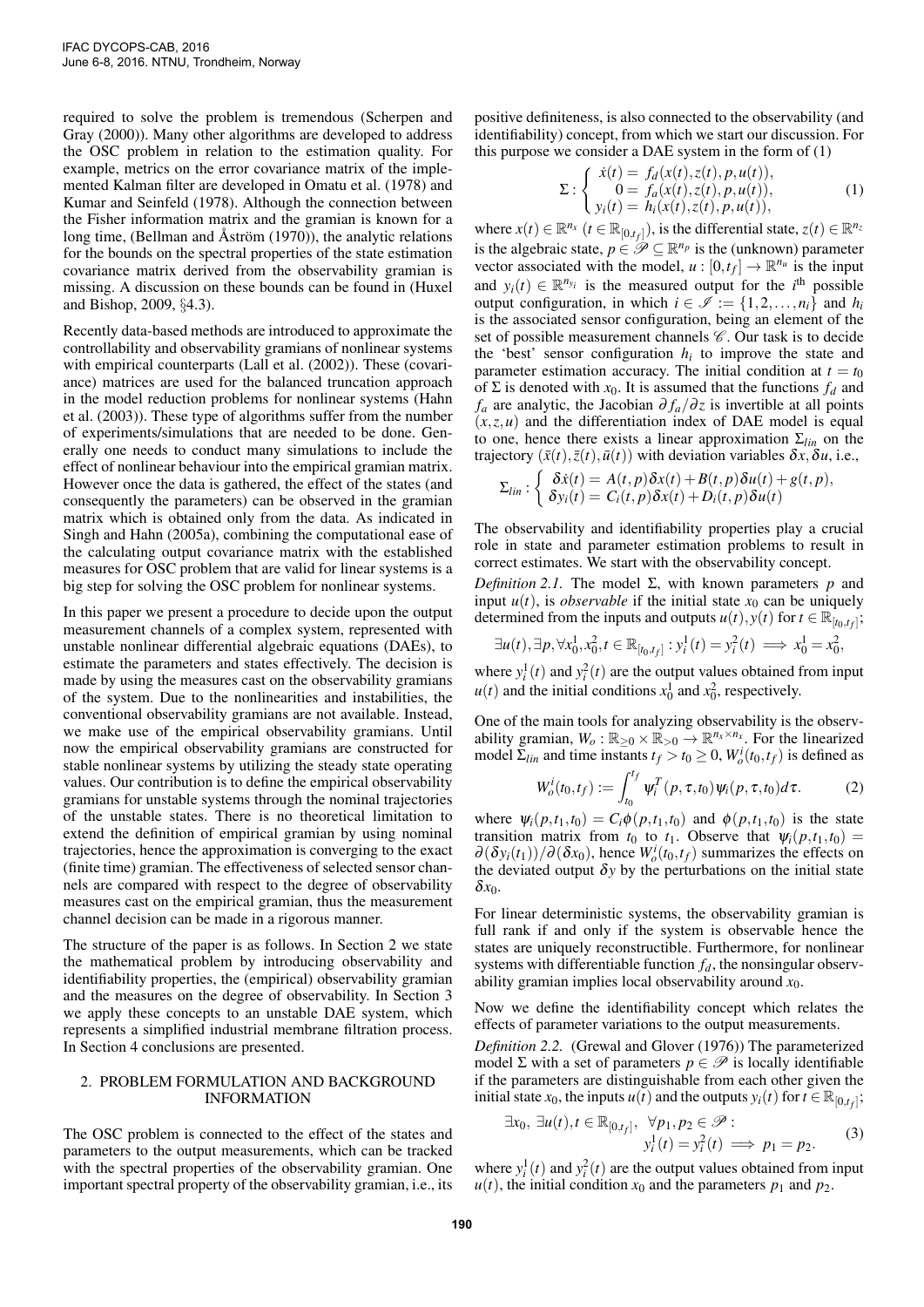The identifiability property guarantees that any deviation in the parameters eventually effect the outputs on the operating trajectory. One general way of checking identifiability, given input and initial condition, is by constructing the parameter-tooutput sensitivity matrix, i.e.,  $\mathscr{W}_{p}^{i}(t) := \partial y_{i}(\overline{t})/\partial p$ . This matrix is connected with the observability gramian of the (new) system constructed with the parameters, i.e.,  $p$  in Eq.(1), augmented as new states, i.e.,  $\dot{p} = 0$ . Then the observability matrix of the augmented system contains the information deduced from the parameter-to-output sensitivity matrix, i.e.,

$$
\bar{W}_o^i(0,t_f) = \begin{bmatrix} W_o^{i^{xx}} & W_o^{i^{xp}} \\ W_o^{i^{px}} & W_o^{i^{pp}} \end{bmatrix} = \int_{t_0}^{t_f} \begin{bmatrix} \left(\frac{\partial y_i}{\partial x_0}\right)^T \frac{\partial y_i}{\partial x_0} & \left(\frac{\partial y_i}{\partial p}\right)^T \frac{\partial y_i}{\partial x_0} \\ \left(\frac{\partial y_i}{\partial x_0}\right)^T \frac{\partial y_i}{\partial p} & \left(\frac{\partial y_i}{\partial p}\right)^T \frac{\partial y_i}{\partial p} \end{bmatrix} dt.
$$

Under this construction the parameter identification problem boils down to the problem of the observability of states of the augmented system.

Since the observability gramian is utilized for both the state and parameter estimation problems, we consider methods that construct the gramian for large scale and nonlinear models with relatively low computational complexity. For nonlinear systems the construction of the observability gramian does not follow from the linear case trivially. One can overcome this problem by the empirical observability gramian. This matrix is constructed via the output measurements which are obtained from (nominal and perturbed) initial states (and initial parameters) by calculating the covariance matrix of the output measurements. The empirical observability covariance matrix for system (1) is calculated as (Singh and Hahn (2005b));

$$
\hat{W}_o^i(t_0, t_f) := \sum_{l=1}^r \sum_{m=1}^s \frac{1}{r} \frac{1}{s} \frac{1}{c_m^2} \int_{t_0}^{t_f} T_l \Psi^{lm}(t, i) T_l^T dt, \qquad (4a)
$$

where *r* and *s* are the cardinalities of the sets of perturbation directions  $(T^{r,n_x})$  and magnitudes  $(M)$ ;

$$
T^{r,n_x} = \{T_1, \ldots, T_r; T_l \in \mathbb{R}^{n_x \times n_x}, T_l^T T_l = I, l = 1, \ldots, r\}, (4b)
$$

$$
M = \{c_1, \ldots, c_s; c_s \in \mathbb{R}, c_m > 0, m = 1, \ldots, s\}, \qquad (4c)
$$

and the  $(jk)$ <sup>th</sup> element of the matrix  $\Psi^{lm}(t,i) \in \mathbb{R}^{n_x \times n_x}$  is defined as

$$
\Psi_{jk}^{lm}(t,i)(t) = (y_i^{jlm}(t) - \bar{y}_i(t))^T (y_i^{klm}(t) - \bar{y}_i(t)),
$$

with  $y_i^{jlm}(t)$  being the output of the system corresponding to the initial condition  $x^{jlm}(0) = c_m T_l e_j + \bar{x}_0$ ,  $e_j$  being the  $j^{th}$ basis direction in  $\mathbb{R}^{n_x}$  and  $\bar{y}_i(t)$  is the nominal-unperturbed output of the system initiated from the nominal state  $\bar{x}_0$ . All of the output trajectories,  $y_i^{jlm}(t)$  and  $\bar{y}_i(t)$ , are steered with input  $\bar{u}(t)$ ,  $t \in [0, t_f]$ . For stable systems one can use the steady state values of states and outputs, see, e.g., Singh and Hahn (2005a). However for an unstable system, since no steady state values exist, we propose that one should take the  $\bar{y}_i$  values as the nominal (unperturbed) trajectory while calculating the empirical gramian. In this case observe that  $y_i^{jlm} \approx \bar{y}_i + \delta y_i^{jlm}$ , hence  $\Psi_{jk}^{lm}(t,i) = (e_j^T T_l^T c_m) \Psi_i^T(p,t,t_0) \Psi_i(p,t,t_0) c_m T_l e_k$  (since  $\delta u(t) = 0$  for  $t \in [t_0, t_f]$ , which yields to true observability gramian after evaluating the integral and the sums in Eq. (4a). Hence if the model equations Eq. (1) are sufficiently smooth and the linear approximation for perturbations defined by *T<sup>l</sup>* and  $c_m$  is valid, then the empirical observability gramian converges to the true observability gramian. Thus, from a system theoretical point of view, both the theoretical and computational

problems induced by nonlinearities or instabilities are discarded with the empirical observability gramian approximation.

The operating region is highly effective on the calculated gramian which should reflect the nonlinear behavior in the covariance matrix. The approximation quality of the empirical observability gramian to the real observability gramian of the system is determined by the selection of sets  $T^{r,n_x}$  and *M*. The set of perturbations  $T^{r,n_x}$  should be selected such that  $c_m T_l e_j$ terms excite the nominal initial state  $\bar{x}_0$  in all of the directions spanning the state space, both the positive and negative directions to approximate  $\partial y_i(t)/\partial x_0$ ; while the perturbation magnitudes  $c_m$  should be selected wisely to capture the whole region of interest by adjusting the magnitudes of the elements of *M*, see e.g., Singh and Hahn (2005a).

In practice, the initial state might be difficult to reconstruct from data, if the observability gramian is ill-conditioned. To briefly elaborate, consider the gramian based state estimates  $\delta \hat{x}(t)$  for model  $\Sigma_{lin}$  with  $\delta u(t) = 0, t \in [t_0, t_f],$ 

$$
\delta \hat{x}(\tau) = W_o^{i^{-1}}(t_0, \tau) \int_{t_0}^{\tau} \phi^T(p, s, t_0) C_i^T \delta y_i(s) ds, \ \tau \in (t_0, t_f].
$$

If the observability gramian is ill-conditioned, this will cause poor results for the estimates. In this paper this issue is taken into account with the degree of observability measures. These measures are cast on the (true or empirical) observability gramian to compare different output channels with respect to the informativity of the measured signals. Several of these measures are listed below, for the set of possible output channels  $\mathscr{C}$ .

Eigenvalues: The minimum eigenvalue of the observability gramian indicates how close the system is to becoming unobservable, hence higher values of the smallest eigenvalue imply a greater degree of observability measure, i.e.,

$$
\mu_1 := \max_{h_i \in \mathscr{C}} \arg \min_{\lambda} \{ \lambda(W_o^i(t_0,t_f)) \}.
$$

However the eigenvalue measure does not reflect the effect of perturbations in other directions than the eigenvector associated with the minimal eigenvalue. Hence in general it is difficult to assess the overall performance through the eigenvalue measure.

Trace: The second measure compares the trace of the observability gramians w.r.t. different sensor selections, i.e.,

$$
\mu_2 := \max_{h_i \in \mathscr{C}} \text{trace}(W^i_o(t_0, t_f)) = \max_{h_i \in \mathscr{C}} \left\{ \sum_{j=1}^n \lambda_j (W^i_o(t_0, t_f)) \right\}.
$$

The trace is the sum of eigenvalues, hence representing the maximum effect on the output w.r.t the perturbations in all directions. It is observed that (Singh and Hahn (2005a)) for OSC problem with estimation purposes, the measure  $\mu_2$  yields better results compared to the other measures defined here.

Determinant: The third measure is the determinant of the observability gramian. A larger determinant of  $W^i_o(t_0, t_f)$  shows that at least one eigenvalue is larger compared to the other sensor configurations. Therefore the largest determinant case of the gramians constructed for different sensor selections corresponds to a better output channel configuration, i.e.,

$$
\mu_3 := \max_{h_i \in \mathscr{C}} \det(W_o^i(t_0, t_f))^{\frac{1}{n}}.
$$

The determinant measure is numerically problematic and varies with a high dependence on the elements of the gramian matrix, thus depends heavily on the selection of  $T^{r,n_x}$  and *M* matrices for empirical observability gramian calculation.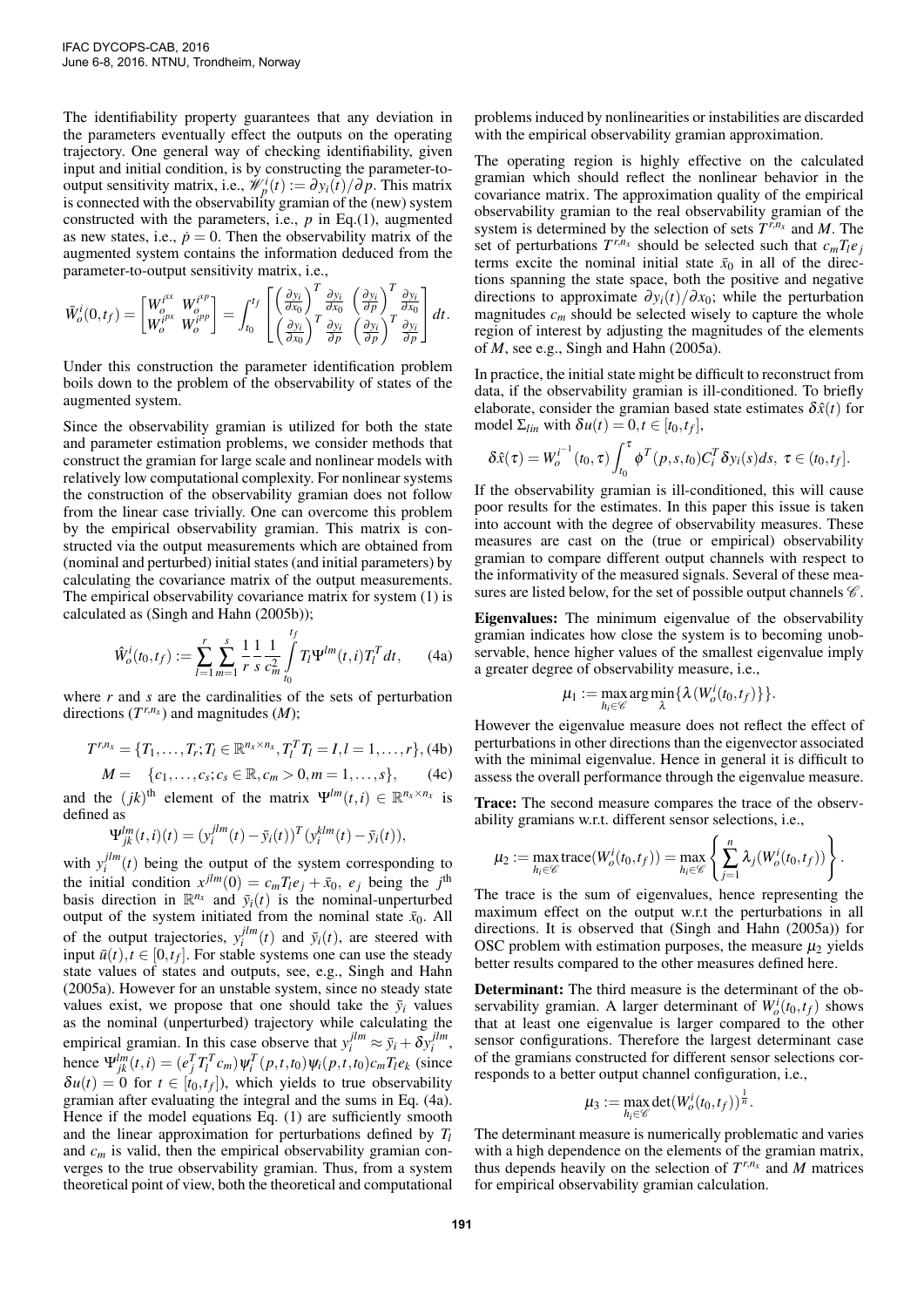Condition number: For state estimation quality, one needs to consider the maximum and minimum singular values and associated directions of the observability gramian. Another method that can be utilized for the OSC problem is the condition number of the gramian, which is defined as

$$
\kappa(W_o^i(t_0,t_f)) := \frac{\sigma_{max}(W_o^i(t_0,t_f))}{\sigma_{min}(W_o^i(t_0,t_f))}.
$$

This method can be viewed as a tool for analyzing the sensitivity of the observability property w.r.t. different measurement channels (Dochain et al. (1997)). A small valued  $\kappa(W_o^i(t_0, t_f))$ implies that the magnitude difference between  $\lambda_{max}(W_o^i(t_0, t_f))$ and  $\lambda_{min}(W_o^i(t_0,t_f))$  is small, hence a less ill-conditioned observability gramian. This improves the estimation quality, hence this measure minimizes the condition number, i.e.,

$$
\mu_4 := \min_{h_i \in \mathscr{C}} \kappa(W^i_o(t_0, t_f)) = \min_{h_i \in \mathscr{C}} \left\{ \log \left( \frac{\sigma_{max}(W^i_o(t_0, t_f))}{\sigma_{min}(W^i_o(t_0, t_f))} \right) \right\}.
$$

Apart from these, one can make use of the spectral radius or the near singularity measures as indicated in Singh and Hahn (2005a).

*Remark 1.* Since the analytic relations between the spectral properties of observability gramian and state (or parameter) estimation covariance matrix are missing, there is no straightforward way to select the OSC minimizing estimation error variance through the above mentioned measures. These measures are only used as an indicator for the selection procedure.

## 3. SIMULATION EXAMPLE OF A DAE SYSTEM

#### *3.1 Whey Ultrafiltration Membrane Model*

Whey ultrafiltration (UF) membrane systems are pressure driven separation units, where the proteins in whey are filtrated away from other components, such as fats or salts. These system are represented with unstable, nonlinear DAE models (Guadix et al. (2004)). The differential equations model the membrane resistance which is always increasing due to the fouling effect. In this study the membrane set-up consists of two membrane stages and a circulation pump, to provide the desired pressure levels, which are connected in series to each other. There are two outlet streams, and hence output channels, of membrane stacks, the permeate and the retentate streams. We provide a simple schematic of a membrane system with two stages in Figure 1. The mathematical model of the membrane system is taken from Guadix et al. (2004) as

$$
F_j^j = F_r^j + F_p^j, \qquad F_j^j C_j^j = F_r^j C_r^j,
$$
  
\n
$$
F_p^j = AJ^j, \qquad J^j = \frac{\Delta P^j}{R^j},
$$
  
\n
$$
\Delta P^j = P_{in}^j - \frac{1}{2} \delta P^j - P_{atm}, \qquad \dot{R}^j = \alpha (\Delta P^j)^{\beta} J^j C_r^j,
$$
  
\n
$$
P_{in}^2 = P_r^1 = P_{in}^1 - \delta P^1, \qquad j = 1, 2,
$$
  
\n(5)

where  $j = 1, 2$  is the index over two membrane stacks, the feed, retentate and permeate mass flows are denoted with  $F_f^j$  $f$ <sup>*f*</sup>, $F_r^j$ , $F_p^j$ ,



Fig. 1. The two membrane stacks system.

respectively,  $C_f^j$  $f$ <sup>*f*</sup> and  $C_r^j$  denote the concentrations of feed and retentate stream,  $J^j$  is the mass flux, and  $R^j$  is the membrane resistance. The state and parameter vectors are defined as

$$
x = [R^1 \ R^2]^T, \qquad p = [\alpha^1 \ \alpha^2]^T.
$$

We simplify the model in Guadix et al. (2004) by not considering osmotic pressure since for UF purposes these terms are not effective during the operation. The parameter values, initial state and operating conditions are tabulated in Table 1. The operating conditions are selected in such a way that the performance outputs,  $F_r^2$ ,  $C_r^2$ , are kept in acceptable levels with the linear increase of the pressure, the input *u*. Furthermore, the initial conditions are determined through the geometry (pore size/density etc.) and operating conditions of the membranes. Lastly, we assume that the membranes foul at  $t_f = 10$ , thus the process execution is interrupted.

| Area of membrane stack $(m^2)$     |                   | 74.0350           |
|------------------------------------|-------------------|-------------------|
| Pressure drop over membrane (Pa)   | $\delta P_i$      | 100               |
| Atmospheric pressure (Pa)          | $P_{atm}$         | 101.3             |
| Fouling parameter $1$ (-)          | $\alpha$          | 0.0005            |
| Fouling parameter 2 (-)            |                   | 0.5               |
| Inlet pressure (Pa)                | $P_{in}^{1}(t)$   | $10^3(1/2+t/t_f)$ |
| Inlet mass flow $(kg/h)$           | F.                | 5000              |
| Inlet protein concentration (kg/L) |                   |                   |
| Initial membrane resistance (-)    | $R_1(0) = R_2(0)$ | 15                |

Table 1. Nominal parameter values and operating conditions.

#### *3.2 State Estimation with Empirical Observability Gramian*

The possible measurement channels are taken as the mass flows at the retentate and permeate ports. There are seven different output channels which are characterized as

$$
y_i = C_i^T \begin{bmatrix} F_{perm} \\ F_{ret} \\ F_r^1 \end{bmatrix},
$$

where the output channels  $C_i$  are the elements of the set  $\mathcal{C}_i$ ;

$$
\mathscr{C} = \left\{ \begin{bmatrix} 1 \\ 0 \\ 0 \end{bmatrix}, \begin{bmatrix} 0 \\ 1 \\ 0 \end{bmatrix}, \begin{bmatrix} 0 \\ 0 \\ 1 \end{bmatrix}, \begin{bmatrix} 1 \\ 1 \\ 0 \end{bmatrix}, \begin{bmatrix} 0 \\ 1 \\ 1 \end{bmatrix}, \begin{bmatrix} 1 \\ 0 \\ 1 \end{bmatrix}, \begin{bmatrix} 1 \\ 1 \\ 1 \end{bmatrix} \right\}. \tag{6}
$$

The  $F_{perm}$ ,  $F_{ret}$  and  $F_r^1$  are visualized in Figure 1 and given as

$$
F_{perm} = F_p^1 + F_p^2 + F_{perm}^{inlet}, F_{perm}^{inlet}(t) = 0,
$$
  
\n
$$
F_{ret} = F_r^2.
$$
 (7)

For the given set of possible output configurations, we calculate the empirical observability gramian with Eq. (4a) to calculate the degree of observability measures  $\mu_k$ . We select the perturbation directions as the positive and negative directions in the state space and the perturbation magnitudes are less then 10% of the initial conditions (see Table 1), i.e.,

$$
T^{2,2} = \{I_2, -I_2\},
$$
  

$$
M = \{1.5, 1, 0.75, 0.5, 0.25\}.
$$

The degree of observability measure results for membrane system and empirical observability gramian are visualized in Figure 2. From these results we observe that output channel cases 3-5-6 and 7 are providing sufficient information regarding the states of the system, whereas the case 7, measuring the sum of three variables, is the optimal choice for the state estimation purposes. This is due to the output measurements that contain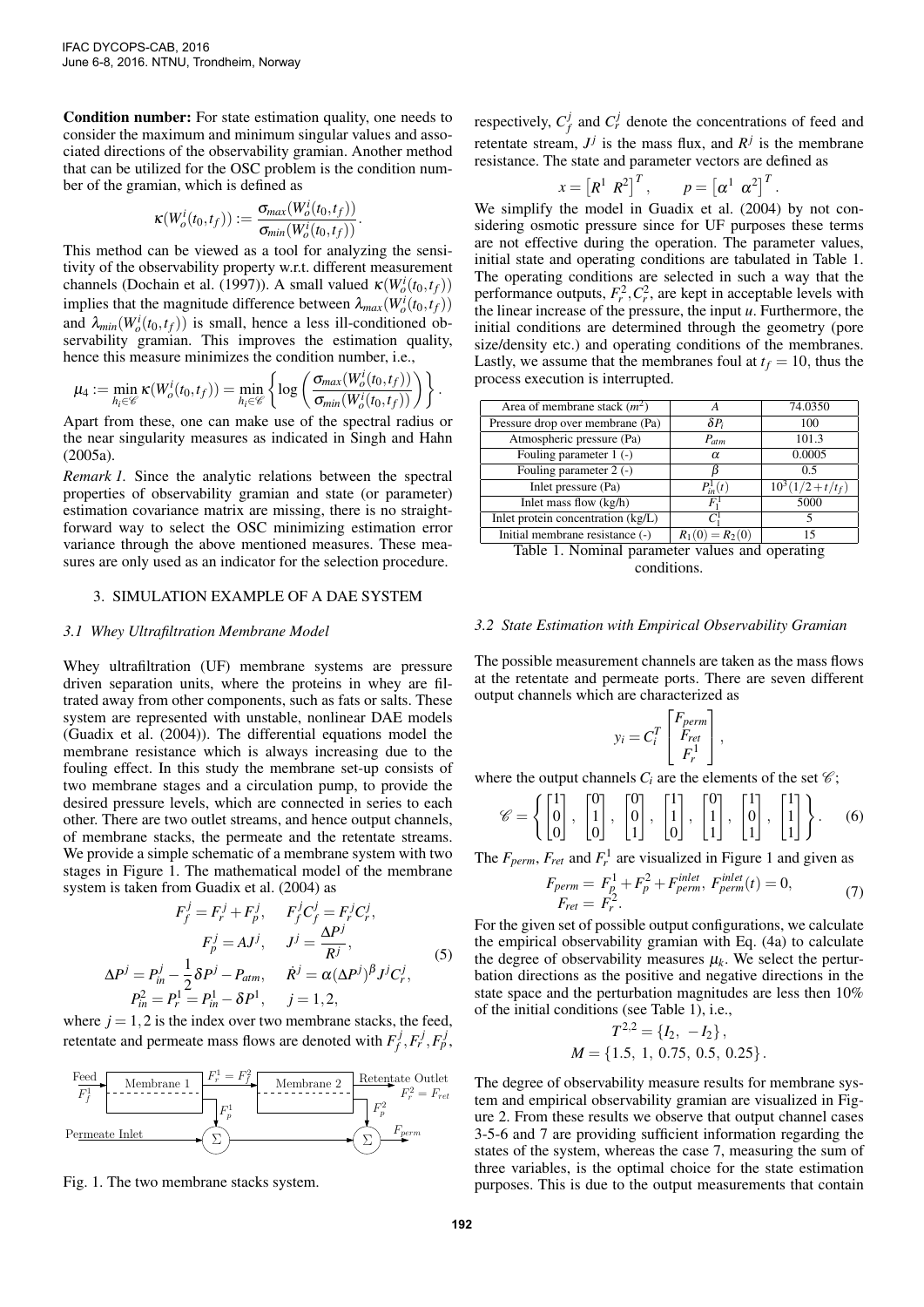

Fig. 2. Degree of observability measure results obtained for two membrane stack system for state estimation problem.

the largest amount of information. Case 5 and 6 represent the instances measuring the sum of retentate mass flow of first membrane with the outlet permeate or retentate streams, respectively. Observe that all of the degree of observability measures are equal to each other in these two output configuration cases due to the model equation

$$
F_f^i = F_r^i + F_p^i,
$$

where  $F_f^1$  is assumed to be known. Furthermore, measuring the two streams together causes the system to become unobservable, as seen from the case 4. The optimal sensor selection results correspond to the industrial implementations, where the mass flows of each membrane stack are tracked.

### *3.3 Parameter Estimation with Empirical Observability Gramian*

In this part, we utilize the empirical observability gramians of different sensor configurations for parameter estimation purposes. We model the (empirically determined) fouling parameters  $\alpha^1$  and  $\alpha^2$  as constants up to an additive disturbance effecting their initial conditions, i.e.

$$
\dot{\alpha}^j = 0, \ \alpha^j(0) = 0.0005 + w^j, j = 1, 2.
$$

The Gaussian disturbance terms  $w^j \sim \mathcal{N}(0, \Sigma_w)$  are independent and standard deviations are equal to  $2.5 * 10^{-5}$ , while the initial conditions for the membrane resistances are set similar to the previous case. The perturbation directions and magnitudes are taken as;

$$
T^{2,4} = \{I_4, -I_4\},
$$
  

$$
M = \{2.5, 2, 1.5, 1, 0.5\},
$$

where we scaled the perturbations with  $10^{-5}$  for the cases perturbing the fouling parameters  $\alpha^i$ . The results are tabulated in Figure 3 for four different degree of observability measures. The resulting degree of observability measures are similar with the results of Section 3.2. The cases 5, 6 and 7 are providing the best sensor channels, again, while for the case 3, the information required for estimating the second membrane fouling coefficient is not present in the measurements. Furthermore the output configuration cases 1, 2 and 4 are prone to be numerically problematic for estimation purposes which can be observed by the ill-conditioning of the observability gramian, see the condition number subfigure of Figure 3.



Fig. 3. Degree of observability measure results obtained for two membrane stack system for state and parameter estimation problem.

Lastly, to check the validity of the implementation and the results, we designed Kalman filters for the membrane system with the output measurements varying over the measurement channel cases. In Figure 4, we visualize the results for the states and the parameters, including the true values of the states ( $R_1$  and  $R_2$ ) and the parameters ( $\alpha^1$  and  $\alpha^2$ ) and the estimation results for the output channel cases 5, 6 and 7. From these results we observe that the optimal output channels are providing an acceptable estimation performance for both of the states and the parameters. The estimation errors of parameters  $\alpha^i$  are relatively high but convergent to the true value, however the state trajectories are estimated with high precision for the optimal sensor configurations. For the other sensor configuration cases, which are not reported here, the results are not satisfactory, either due to poor estimation quality of  $\alpha^i$  or the true variables being not observable at all.

As an outlook, different degree of observability measures are indicating different aspects of the model. The eigenvalue measure should be used in all cases, to check whether the system is observable or not, however the trace measure is the most reliable one about the informativity of the sensor configuration. The condition number measure indicates whether the estimation algorithm is prone to be numerically erroneous with fastly varying estimates. Since the empirical gramian is calculated through noisy simulation data, it is not advised to make use of determinant measure.

## 4. CONCLUSION AND FUTURE DIRECTIONS

We consider the optimal sensor configuration problem for an industrial membrane system, represented with unstable nonlinear DAEs, to extract useful information for state and parameter estimation purposes. Several existing methods using the observability gramian's spectral properties to assess the performance of different sensor configurations are discussed. However these gramians are not easily available for unstable nonlinear processes. For this purpose we extend the definition of the empirical observability gramians for unstable nonlinear systems to decide on the optimal sensor configuration. The results show that sensor configuration can be decided based on the empirical observability gramian for estimation purposes. Hence